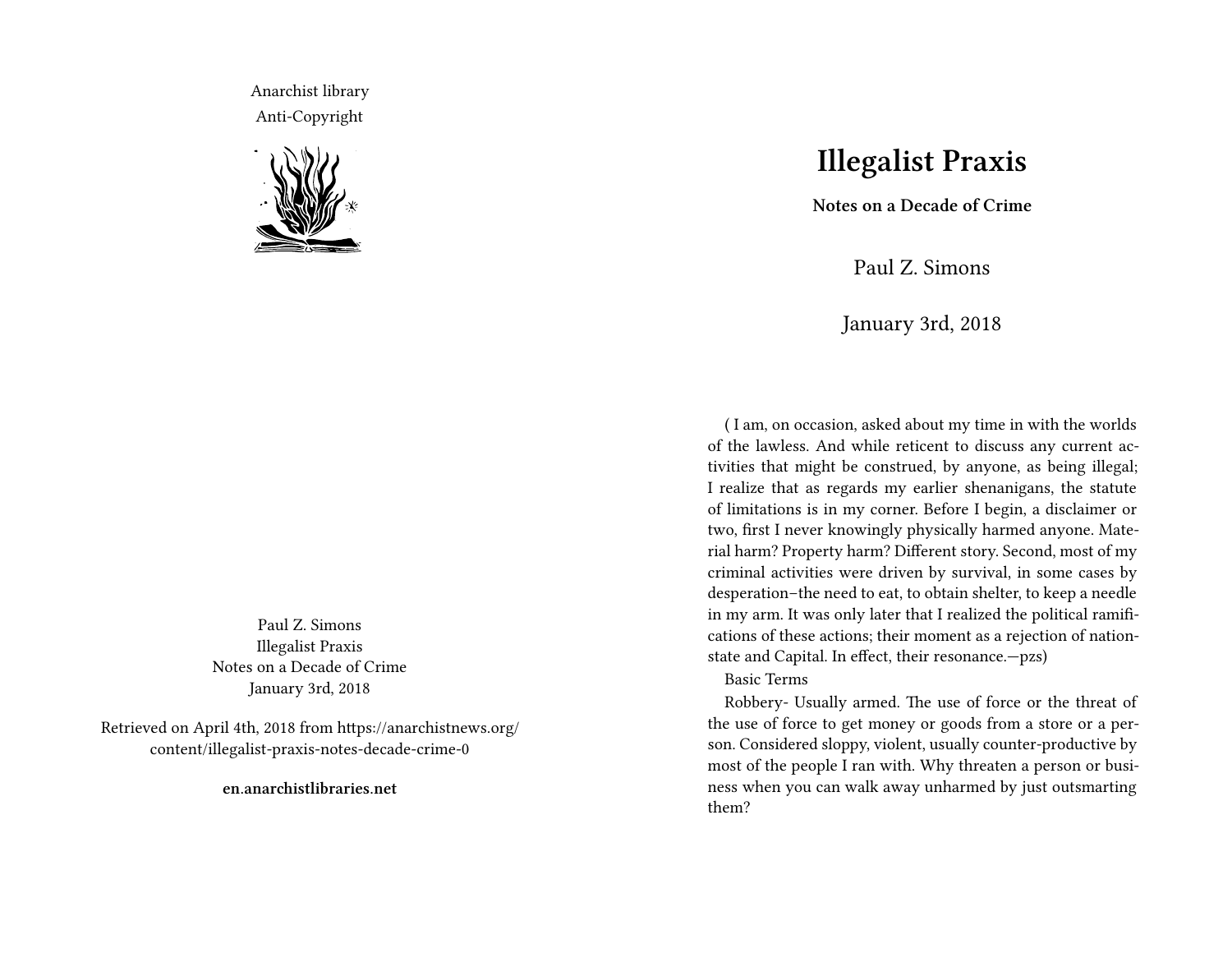Burglary- Breaking into, entering, and relieving a domicile, office, or business of valuable property or cash.

Burn and Return- Shoplifting valuable goods from a store and then returning them for a cash refund. The vast majority of my crime-time fits into this category.

Shoplifting- Relieving a store or business of property (during business hours). Child's play–dangerous and stupid—would you trade a candy bar for a pair of handcuffs?

A quick philosophical footnote, money taken in crime is far sweeter than money earned. The fact that one relies on oneself, or a group, to outthink, outsmart and outbrave some stupid boss and his security precautions turns ill-gotten gains into reward beyond compare. Plus, the hours, while short and nerve wracking, are never boring.

Oddly, one of the best ways to begin a burglary is by getting a job in the store you plan to hit. In general places that have loads of cash, that deal with deposits in a lazy fashion, and that trust you just enough to let you know that the burglary alarms are," just for show." After a week or two of drudgery, you're ready. The neighborhood is dead quiet at night, there are rear entrances that haven't been used in years, and hopefully those entrances have windows. Timing is key and I recommend between 3 and 4 in the morning on a Monday, Tuesday or Wednesday. The cops are all changing out shifts, the security guards (if any) are drinking coffee somewhere trying to stay awake, and the neighbors are all tucked in their beds. Windows can be easily removed by breaking through the glass with a cloth wrapped hammer and steel bars can be separated using a tire jack. If the back is lit by floodlights unscrew them. For windows placed high, use a car as a boost to reach them. A quick dash into the establishment—to exactly the place where you know the days cash receipts are hid—and out. A peek in the rear view mirror to make sure you you're clean—and gone. Like it never happened. The rewards from burglaries can be surprising, in one short twenty minute stint I walked off with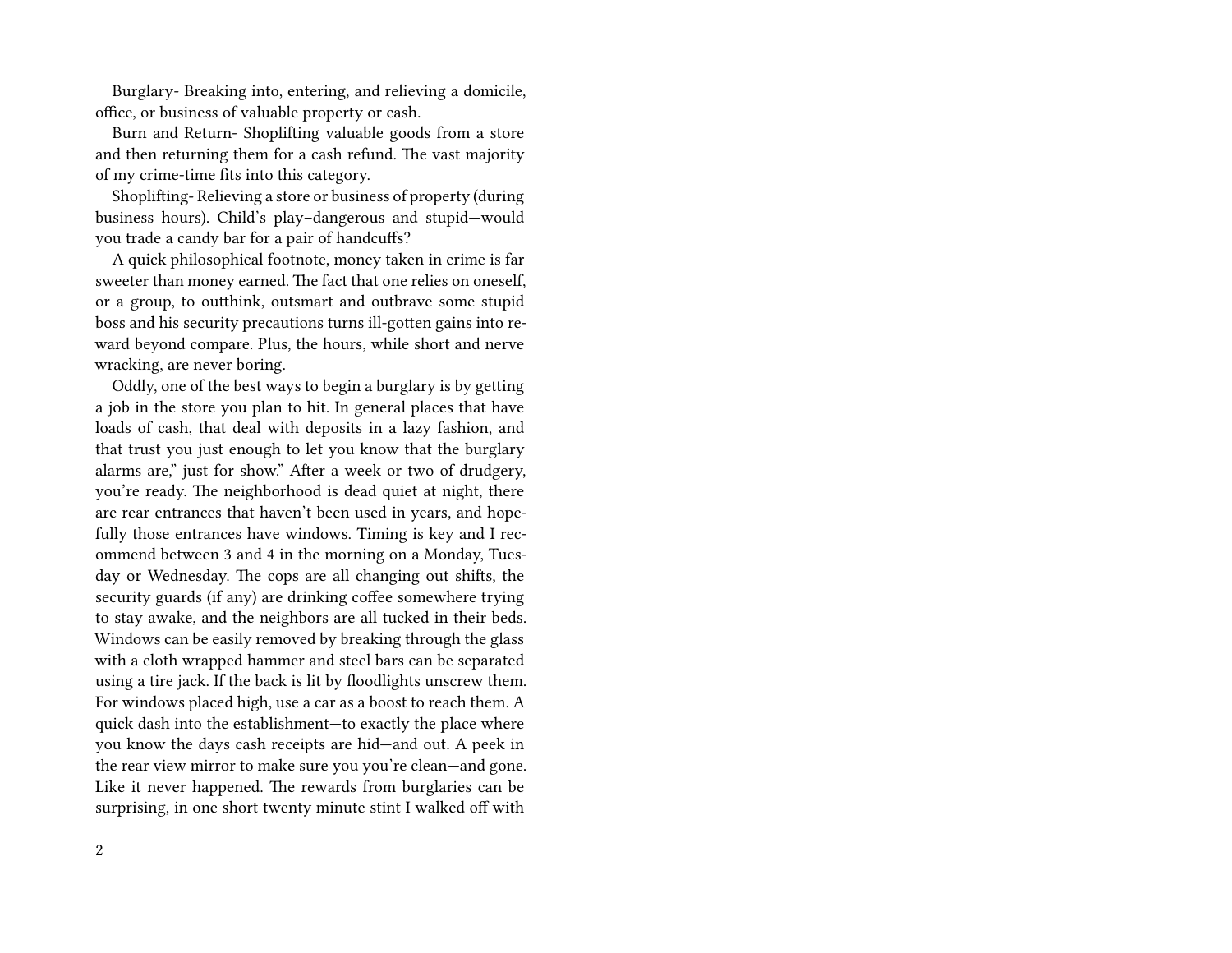almost \$5,000. They can also be disheartening, one burglary took almost an hour and netted less than \$300—but that was the exception.

The Burn and Return is a form of crime unique to that bastion of suburban capitalism, the Box Store. In general Box Stores need to appeal to the suburban dweller who fancies him or herself a do-it-your-self type. Therefore their return policies are insanely lax—for the time when Joe Suburb buys an 80 watt fuse when a 40 watt was needed. Further, they usually require no sales receipt, and will dole out up to \$100 so long as person hasn't had a return in the previous week. As a friend of mine often commented, "Home Depot is the junkies ATM." How it goes is this—you saunter through a Box Store looking like a normal customer, pocket something worth about a hundred dollars and exit stage left. Drive to yet another Box Store of the same brand and return the thing. Trick is they will always look at your ID, likely a driver license to make sure that you haven't been returning goods at a freakishly rapid pace. Luckily, in the state I was living when these nefarious goings on occurred, the drivers license number was easily changed with a red felt-tip pen, some cigarette ash and a heart of pure forgery. As an example my driver's license number included three "8's" and these were easily changed to "6's" or "3's." I therefore had a whole universe of numerical permutations to use when returning shit I had stolen. It should be noted that when this was happening in the 90's that none of the Box Stores kept any centralized computer records at all. Going from one Loews to another was like going from one planet to another—"take me to your return line." I should also note that the security at these stores is horrible, one afternoon a group of friends and I, as part of a special order, decamped from a Home Depot with a bathtub, sink and mirror set—and no one paid any attention as we grumbled and pushed the heavy bathroom ensemble through a cordon of screaming theft detectors.